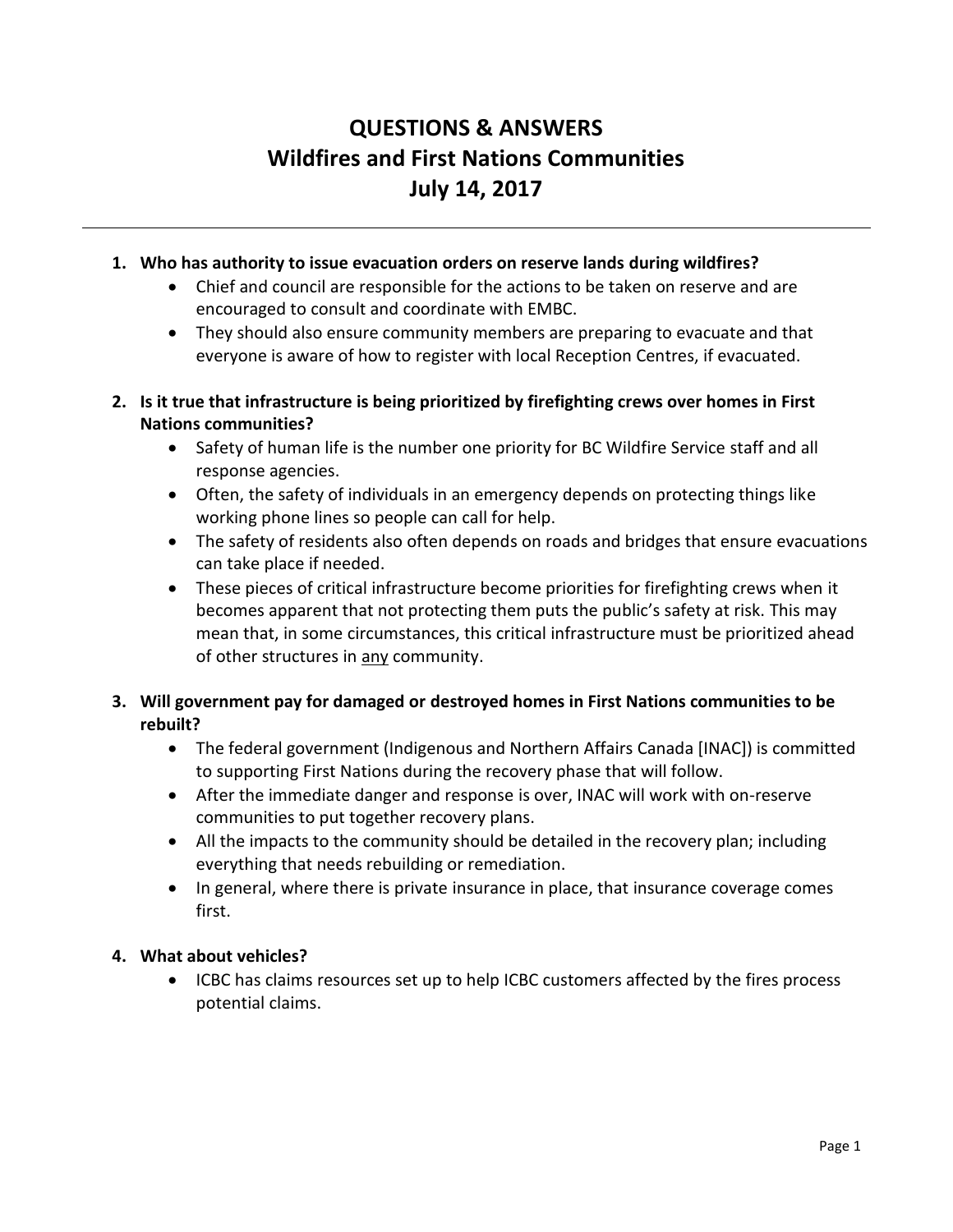- **5. What's an EMBC Task Number and why do I need one?**
	- Task Numbers are used to track emergency incidents by jurisdiction.
	- Communities experiencing emergencies contact EMBC to request support and a task number is assigned at this time.
	- Under the task number and through EMBC, INAC will reimburse eligible response and recovery costs for First Nations on reserve.
- **6. Is there any provincial financial support available for First Nations communities outside the fire zone who are providing shelter to affected communities?**
	- Yes, support is available for host communities outside the fire zone.
	- Host communities can request support by contacting the Northeast Provincial Regional Emergency Coordination Centre at 250-614-6322 or the Central Provincial Regional Emergency Coordination Centre at 250-371-5240.
- **7. Is there provincial support through Disaster Financial Assistance for homes off-reserve?**
	- Fire damage, including from wildfires, is insurable and not eligible for Disaster Financial Assistance.
	- The purpose of the Disaster Financial Assistance program is help people and local governments recover after an uninsurable disaster, for example overland flooding, for which insurance is not readily available.
- **8. How do we get an accessibility pass so that I can travel to and from my community to get groceries or other essential supplies in the Cariboo?**
	- You can get a pass by contacting the First Nations Liaison Officer at the Cariboo fire centre. The number is 778-799-2062. Even with a pass, there may be times when travel in/out of communities may not be considered safe.
	- The CRD is allowing essential services to pass through checkpoints if you have a pass. They are for essential services only, such as food and water, not for people.
	- A list of equipment or supplies that are in communities is being compiled so they can be used if needed. Phone the Cariboo fire centre for more information: 778-799-2062.
- **9. Who do I contact if I've got equipment available that might be useful for fire-fighting or firemitigation in the Cariboo?**
	- Contact First Nations Liaison Officer at the Cariboo fire centre. The number is 778-799- 2062.
	- There is a specific procedure for registering equipment that might be used in the current emergency. The liaison officer can walk you through that process.
	- There may be reasons why equipment is not used, but community help is always appreciated.

# **10. How do I get information about the status of fires in my area?**

 There is lots of information online about the status of both wildfires and evacuation alerts.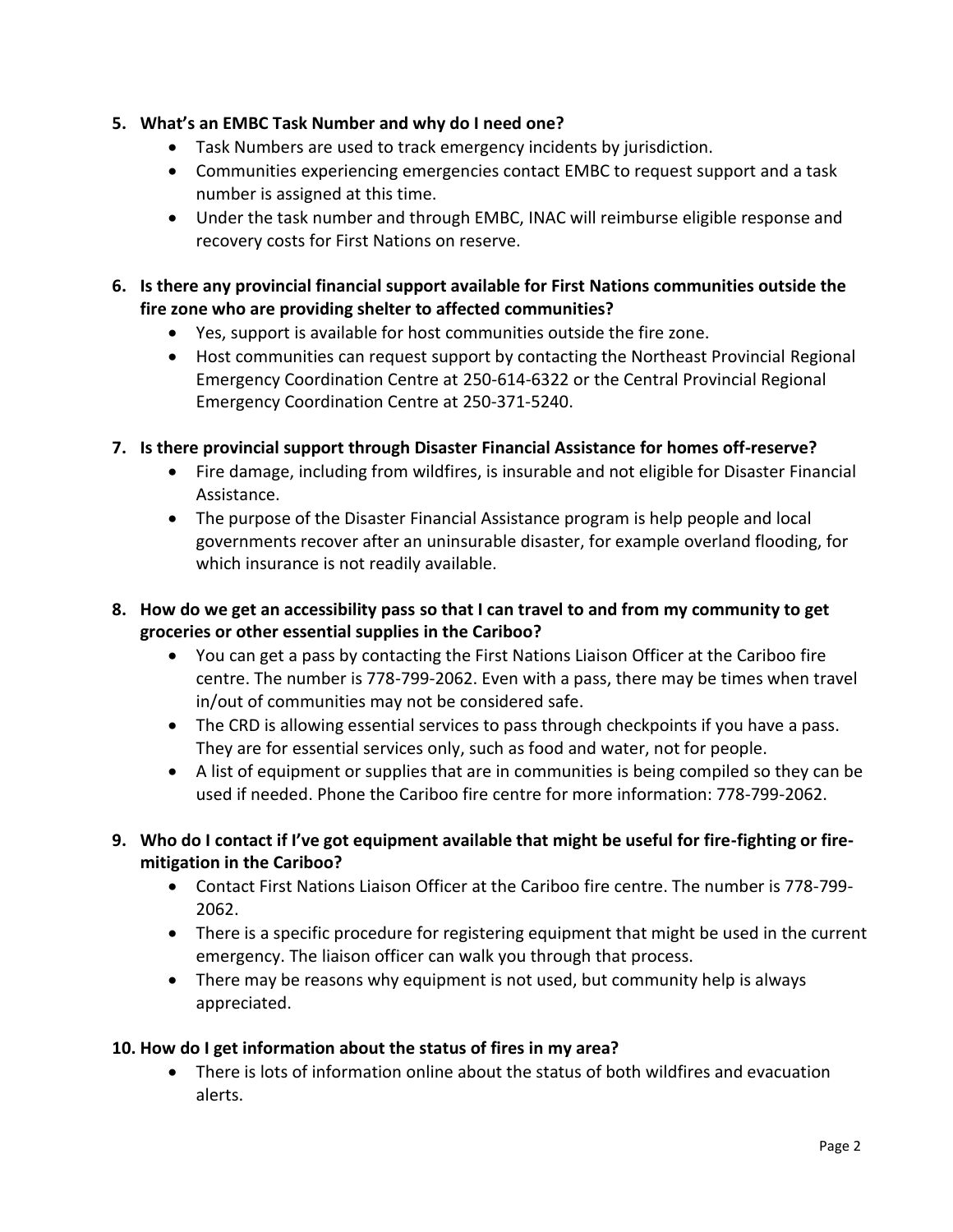- For information on evacuation orders and alerts, visit www.bcwildfire.ca.
- You can also contact the local First Nations Liaison Officer at 778-799-2062.

## **11. Will residents in communities that are evacuated be allowed to return to their communities after the fire danger is over?**

Yes. The evacuation is about public safety and it is temporary.

#### **12. How is government going to protect my home from looting while I'm evacuated?**

• The RCMP is bringing in additional officers to protect property from looters.

## **13. How do we get groceries and fuel back to our communities?**

- We want to ensure people are safe when moving to and from communities.
- The accessibility pass helps manage safe traffic flow and people driving into town to get groceries and fuel to take back to their community.

## **14. Will any of the \$100 million announced by the Province as part of the declaration of emergency go to First Nations?**

- Yes.
- The Province is providing \$100 million in funding for the Canadian Red Cross to provide direct assistance to evacuees and communities impacted by wildfires.
- The Province strongly encourages all evacuees to register with the Canadian Red Cross. At least \$600 is available to evacuated households that register.
- Contact the Canadian Red Cross at 1-800-863-6582 or online at <http://www.redcross.ca/how-we-help/current-emergency-responses>

## **15. Why can't we build a berm around the community, won't that work?**

 Given the size of these forest fires, it is unlikely that a berm would stop sparks flying over top. Berms would also impede first responders.

## **16. Where can I find help with my medical needs if I'm evacuated?**

- We recognize that evacuation can be traumatic and that some people may not have access to their medications and other medical services, equipment and supplies.
- If you need to replace or refill a prescription for medication, go to your local pharmacy and bring your identification. If possible bring your prescription or medication packaging. If you don't have details of your medication, the pharmacist can look it up for you or they can call the Non-Insured Health Benefits (NIHB) Drug Exception Centre.
- The First Nations Health Authority Health Benefits line is a key resource for people seeking help or information on:
	- o Medical transportation, including routine transportation to dialysis and other appointments;
	- o Medical supplies and equipment, including oxygen tanks and eyewear;
	- oDental items
	- o Mental health resources.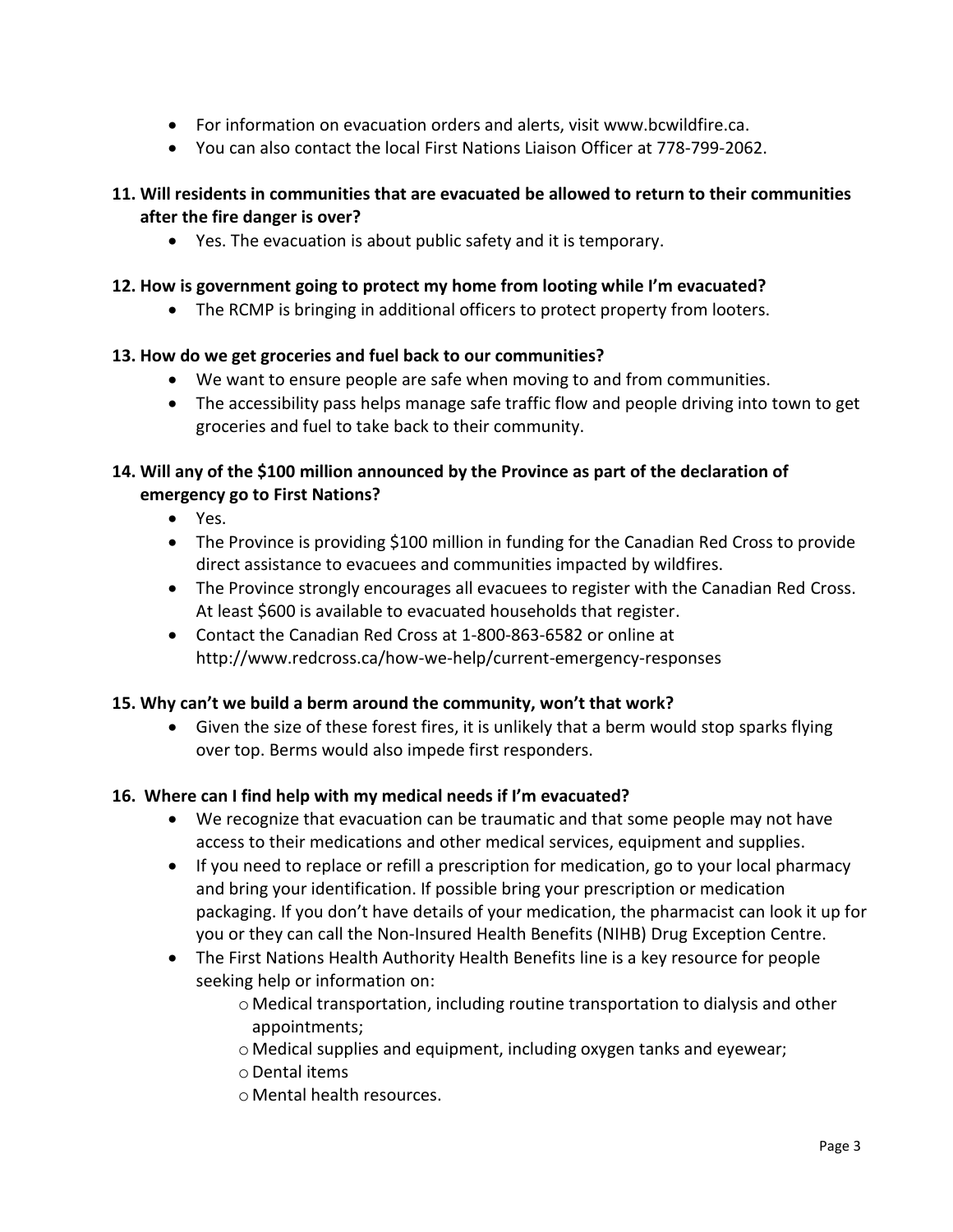The First Nations Health Authority Benefits line is 1-800-317-7878.

#### **17. Are counselling services available to evacuees?**

- Yes, the First Nations Health Authority has deployed a number of internal and contracted mental health resources to support evacuees in Kamloops and Prince George.
- Mental health counsellors are visiting hotels with evacuees and evacuation centres.
- People can also call 1-800-317-7878 to be connected with a counsellor.

#### Thompson Rivers University (TRU)

- Counsellors are available daily at the wildfire evacuee centre at TRU. Please go to the Secwepemc Health Caucus booth by the Sacred Space at TRU and staff will help you connect with a counsellor.
- Provincial Health Services Authority (PHSA) has a disaster psychosocial response program team available at TRU including a social worker, psychologist and other allied health professionals. Please locate individuals wearing purple shirts or ask reception centre staff to be connected to Disaster Psychosocial Volunteers (DPS Volunteers).
- Traditional and Elders support is available throughout the day. To access this service, see the Secwepemc Health Caucus booth.

#### College of New Caledonia

• In Prince George at the College of New Caledonia (CNC), FNHA has a table set up in the gym to support First Nations. Health and social support are available from 9:00 to 5:00 daily. Please contact Julie Morrison, Crisis Response Advisor, FNHA Northern Region (778-349-4376) with any questions.

#### **18. What do I do if my health centre is closed or my family is evacuated?**

- Nursing Services will work alongside Interior Health to identify safe and appropriate care areas and, as able, impacted nursing staff will be deployed to these areas.
- Evacuated community members are being asked to seek medical care from the nearest medical facility in the receiving community, health clinic or hospital.
- For those with loved ones in the hospital or long-term care, a central number has been established through Interior Health Patient and Quality Care Office: 1-877-442-2001 to connect evacuees and families.